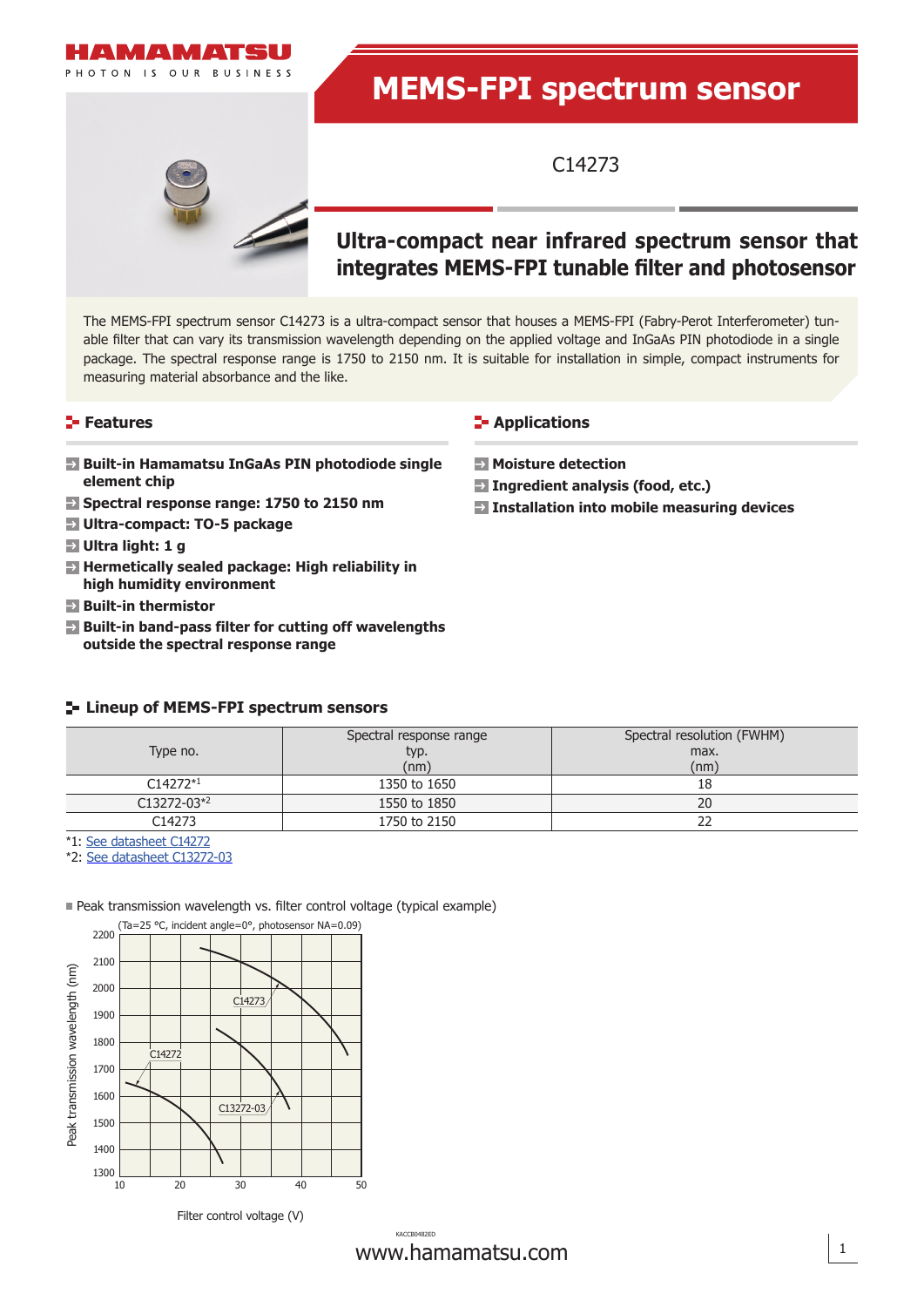#### **Absolute maximum ratings (Ta=25 °C unless otherwise noted)**

| Symbol<br>Condition<br>Parameter  |           |                                                     | Value                       | Unit       |  |
|-----------------------------------|-----------|-----------------------------------------------------|-----------------------------|------------|--|
| Filter control voltage*3          |           |                                                     | $V\lambda$ 1750nm + 0.5     |            |  |
| Photosensor reverse voltage       | <b>VR</b> |                                                     |                             |            |  |
| Photosensor forward current       | [F        |                                                     | 10                          | mA         |  |
| Operating temperature*4<br>Topr   |           |                                                     | $-40$ to $+85$              | °C         |  |
| Storage temperature*4             | Tstg      |                                                     | $-40$ to $+125$             | °C         |  |
| Recommended soldering conditions  |           |                                                     | 260 °C or less, within 10 s |            |  |
|                                   |           | Terminals other than photosensor terminals          | 300                         |            |  |
| Electrostatic withstand voltage*5 |           | Between the anode and cathode of<br>the photosensor | 100                         | $V(HBM)*6$ |  |

\*3: Applying a voltage that is +0.5 V or higher than Vλ1750nm (filter control voltage to transmit light at λ=1750 nm) at a specific temperature may damage the MEMS-FPI tunable filter. For V<sub>A1750nm</sub> of individual products at Ta=25°C, see the final inspection sheet.

\*4: No condensation When there is a temperature difference between a product and the surrounding area in high humidity environment, dew condensation may occur on the product surface. Dew condensation on the product may cause deterioration in characteristics and reliability.

\*5: This product is an electrostatic sensitive device. When handling the product, precautions need to be taken to avoid damage and deterioration due to static electricity. For details, refer to the instruction manual supplied with the product.

\*6: Human body model

Note: Exceeding the absolute maximum ratings even momentarily may cause a drop in product quality. Always be sure to use the product within the absolute maximum ratings.

#### **E** Electrical and optical characteristics of MEMS-FPI spectrum sensor (Ta=25 °C, unless otherwise noted)

| Parameter                                                                          | Symbol       | Min.         | Typ. | Max. | Unit                |
|------------------------------------------------------------------------------------|--------------|--------------|------|------|---------------------|
| Spectral response range                                                            | $\mathbf{v}$ | 1750 to 2150 |      |      | nm                  |
| Spectral resolution (FWHM)*7                                                       |              |              |      | 22   | nm                  |
| Wavelength temperature dependence*8                                                |              |              | 0.3  |      | $nm$ <sup>o</sup> C |
| Wavelength reproducibility*9                                                       |              |              | ±2   |      | nm                  |
| Settling time<br>$(0 \text{ V} \rightarrow \text{V} \lambda 1750 \text{nm})^{*10}$ |              |              |      |      | ms                  |
| Dark current*11                                                                    | Id           |              |      | 150  | nA                  |
| Thermistor resistance                                                              |              | 9.6          | 10   | 10.4 | kΩ                  |

\*7: Incident angle=0°, photosensor NA=0.09

\*8: λ=1950 nm

\*9: When filter control voltage, incident light condition, and usage environment, etc. are constant

\*10: Time for the output signal to reach 99% of the stable signal level when the control voltage of the MEMS-FPI tunable filter is varied from 0 V to Vλ1750nm

\*11: VR=0.5 V

#### **Electrical and optical characteristics of built-in InGaAs PIN photodiode (Ta=25 °C, unless otherwise noted)**

| Parameter                   | Symbol       | Condition              | Min.                     | Typ.                 | Max.                | Unit                           |
|-----------------------------|--------------|------------------------|--------------------------|----------------------|---------------------|--------------------------------|
| Photosensitive area         | $\mathsf{A}$ |                        | $\phi$ 0.3               |                      |                     | mm                             |
| Spectral response range     |              |                        |                          | 900 to 2200          |                     | nm                             |
| Peak sensitivity wavelength | λp           |                        | 1850                     | 2000                 | 2100                | nm                             |
| Photosensitivity            |              | $\lambda = \lambda p$  | 1.0                      | 1.2                  |                     | A/W                            |
| Detectivity                 | D*           | λ=λp                   | $1 \times 10^{11}$       | $3.5 \times 10^{11}$ |                     | $\rm \vert cm\cdot Hz^{1/2}/W$ |
| Noise equivalent power      | <b>NEP</b>   | $\lambda = \lambda p$  |                          | $7 \times 10^{-14}$  | $2 \times 10^{-13}$ | $W/Hz^{1/2}$                   |
| Terminal capacitance        |              | $V_R = 0 V, f = 1 MHz$ | $\overline{\phantom{0}}$ | 40                   | 75                  | pF                             |

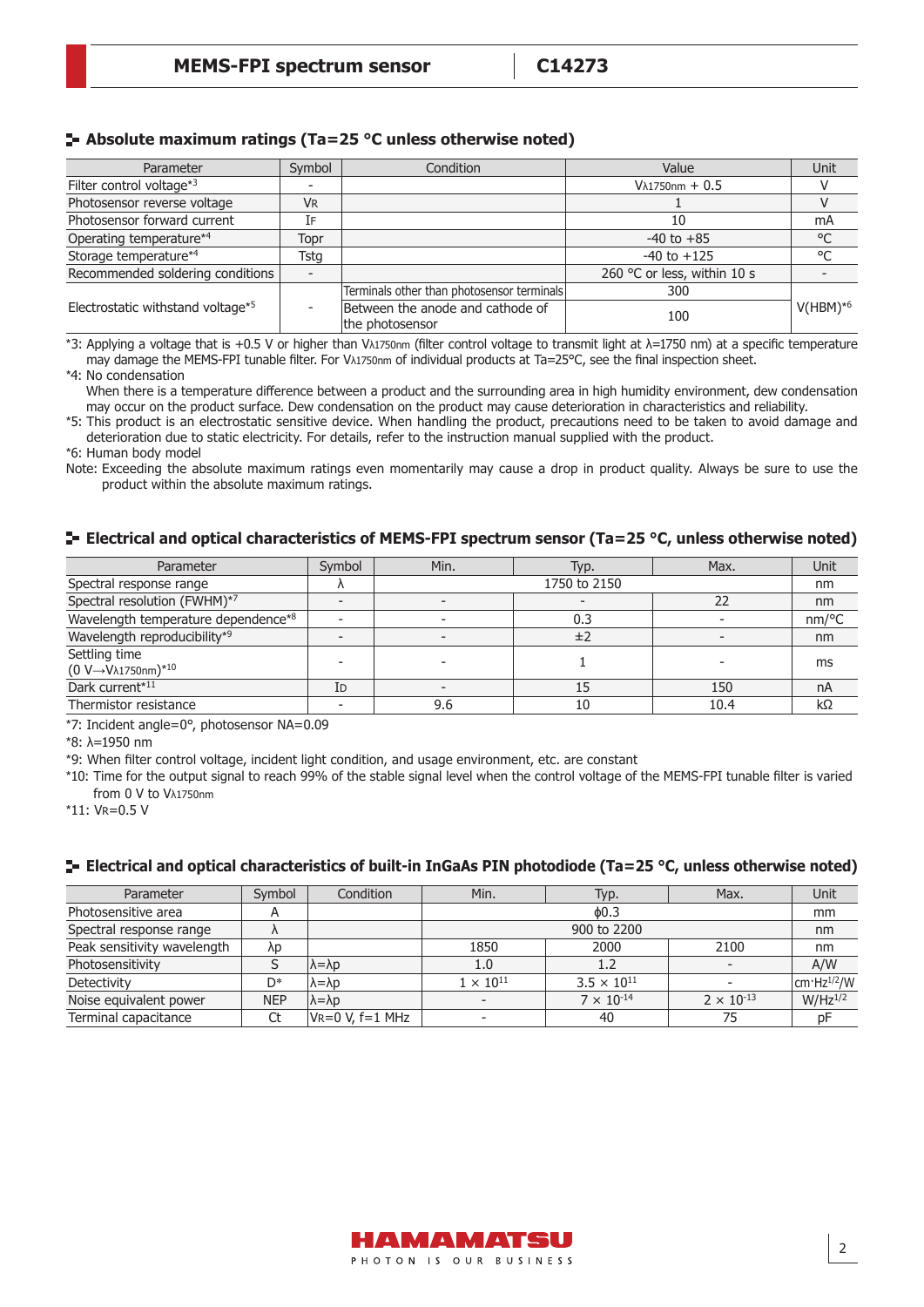

#### **Peak transmission wavelength vs. ambient temperature (typical example)**



The broken line corresponds to data when the built-in band-pass filter is removed. The C14273 cannot detect the peak transmission wavelength accurately in this range. This is because when the ambient temperature is less than 25 °C, the peak transmission wavelength of the MEMS-FPI tunable filter is outside the transmission wavelength range of the band-pass filter.

KACCB0505EA

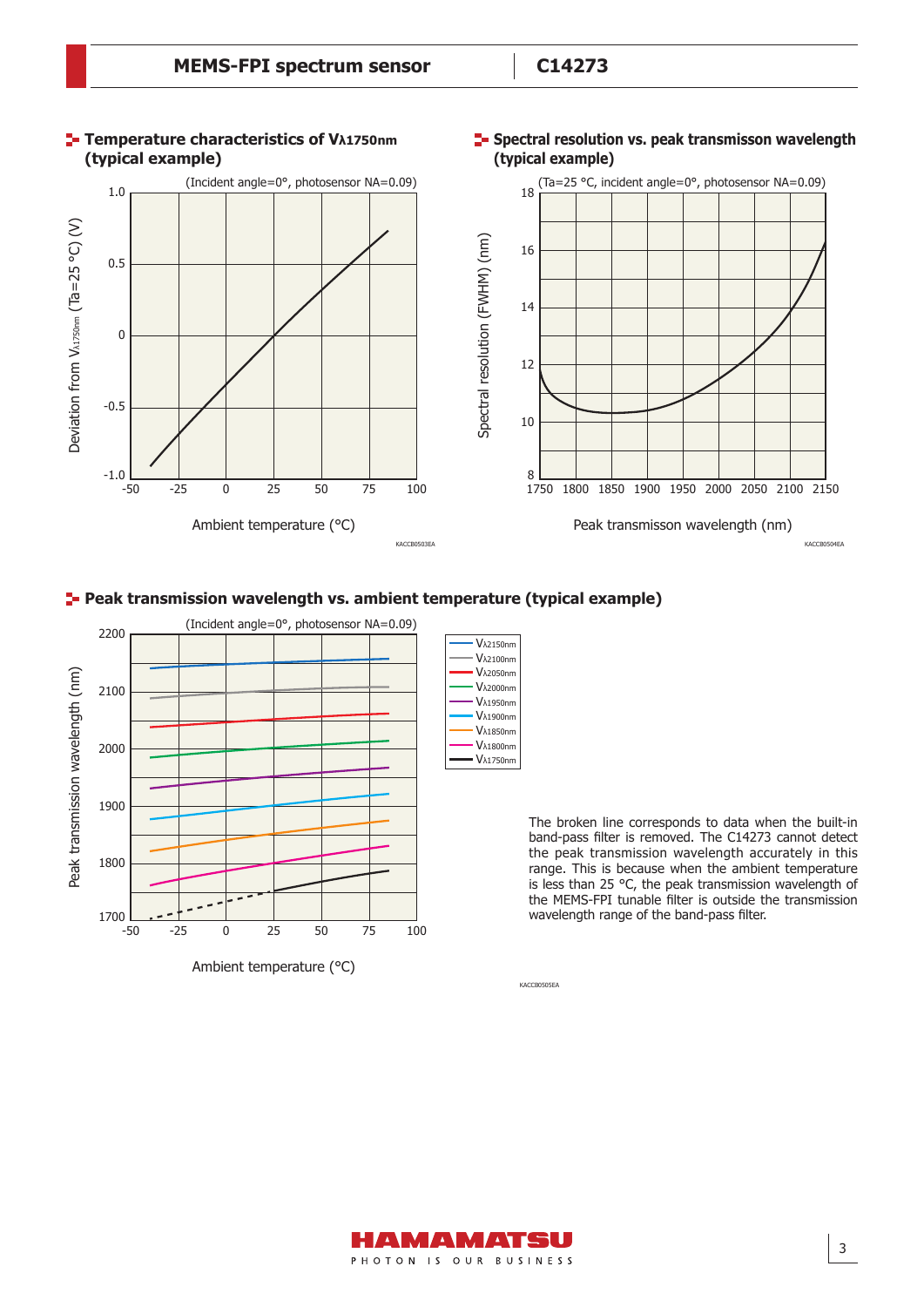

#### **F** Filter control voltage vs. ambient temperature (typical example)



#### **Thermistor resistance vs.temperature (typical example)**





100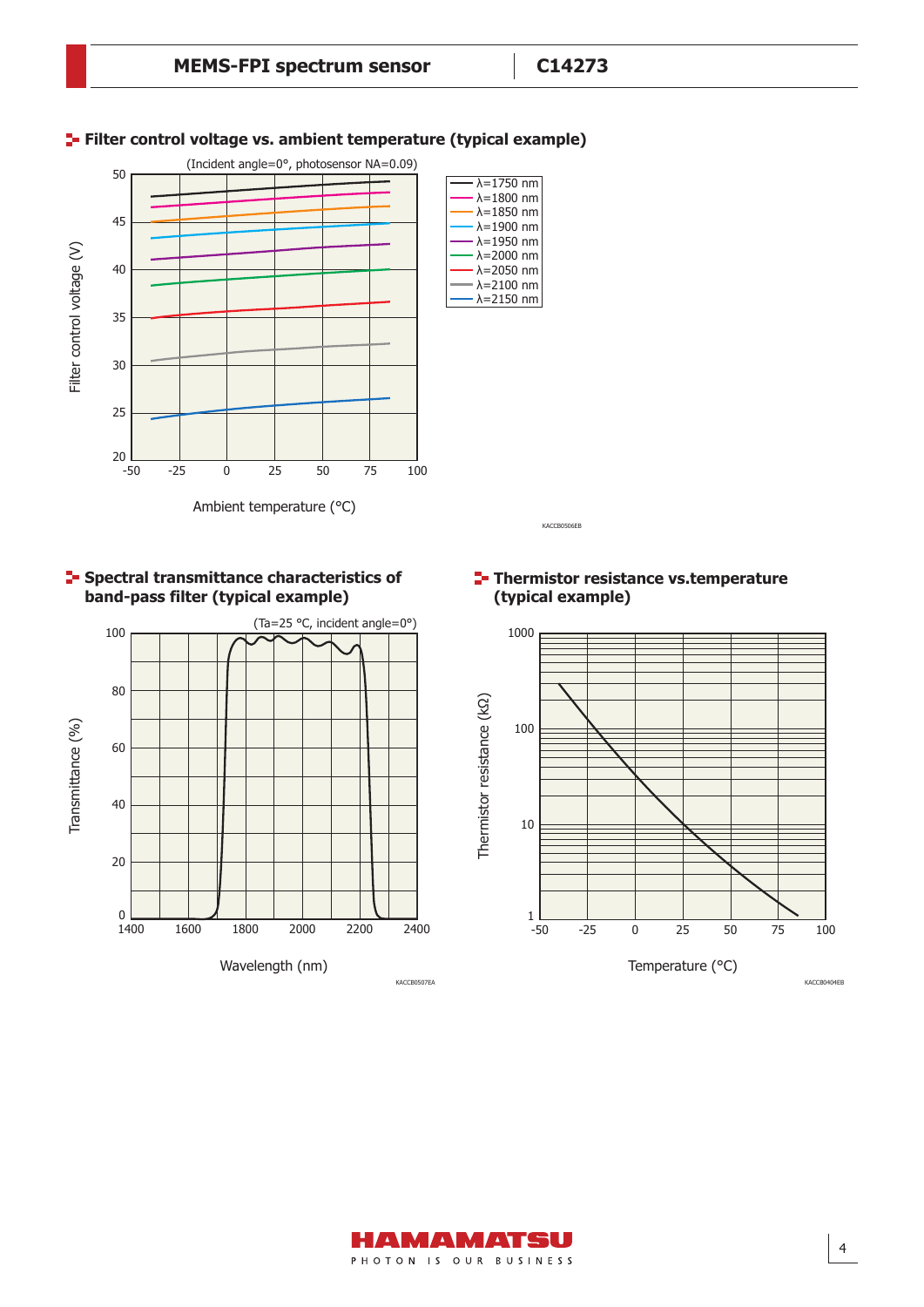#### **Transmittance of MEMS-FPI tunable filter vs. wavelength (typical example)** [Ta=25 °C, input line spectrum, line spectrum resolution (FWHM)=3 nm max., incident angle=0°, photosensor NA=0.09] 100 Vλ2150nm Vλ2100nm 90 Vλ2050nm Vλ2000nm 80 Vλ1950nm 70 Vλ1900nm Transmittance (%) Transmittance (%) Vλ1850nm Vλ1800nm 60 Vλ1750nm 50 40 30 20

#### There is tolerance in filter control voltage for arbitrary peak transmission wavelength from unit to unit. The individual data for Vλ2150nm and Vλ1750nm at Ta=25 °C is to be described in an inspection sheet attached with a product on delivery.

Wavelength (nm)

1650 1700 1750 1800 1850 1900 1950 2000 2050 2100 2150 2200 2250

10 0

KACCB0508EA

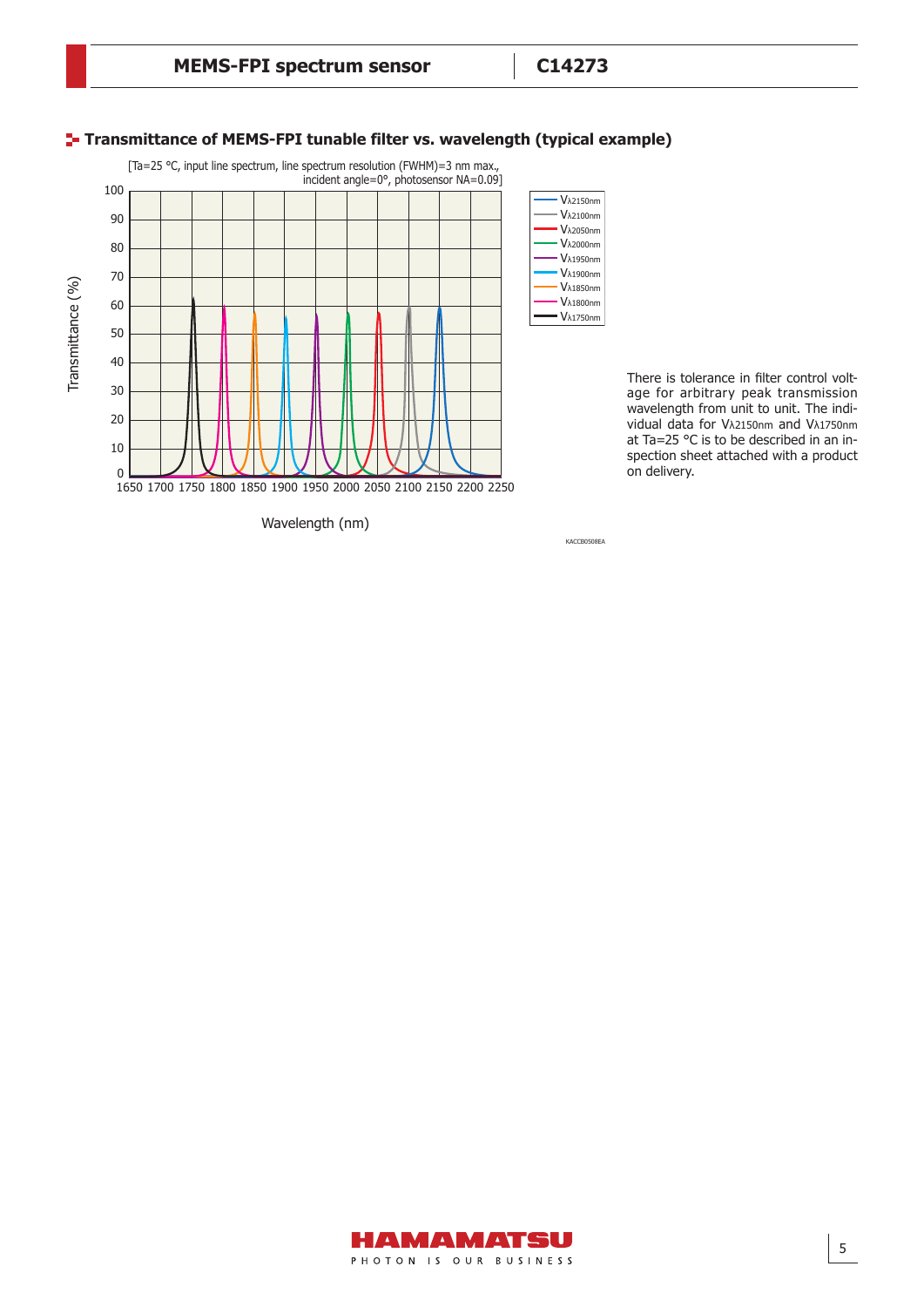## **<sup>1</sup>** Dimensional outline (unit: mm)







KACCA0416EA

## **Pin connections**

| Pin no. | Name           | Input/Output | Description                             |
|---------|----------------|--------------|-----------------------------------------|
|         | <b>CASE</b>    |              | Case connection                         |
|         | <b>LOW-MIR</b> | Input        | MEMS-FPI tunable filter lower electrode |
|         | INTC-2         | Output       | For thermistor                          |
|         | $INTC-1$       | Output       | For thermistor                          |
|         | UP-MIR         | Input        | MEMS-FPI tunable filter upper electrode |
| 6       | <b>CASE</b>    |              | Case connection                         |
|         | InGaAs-Anode   | Output       |                                         |
|         | InGaAs-Cathode | Output       |                                         |

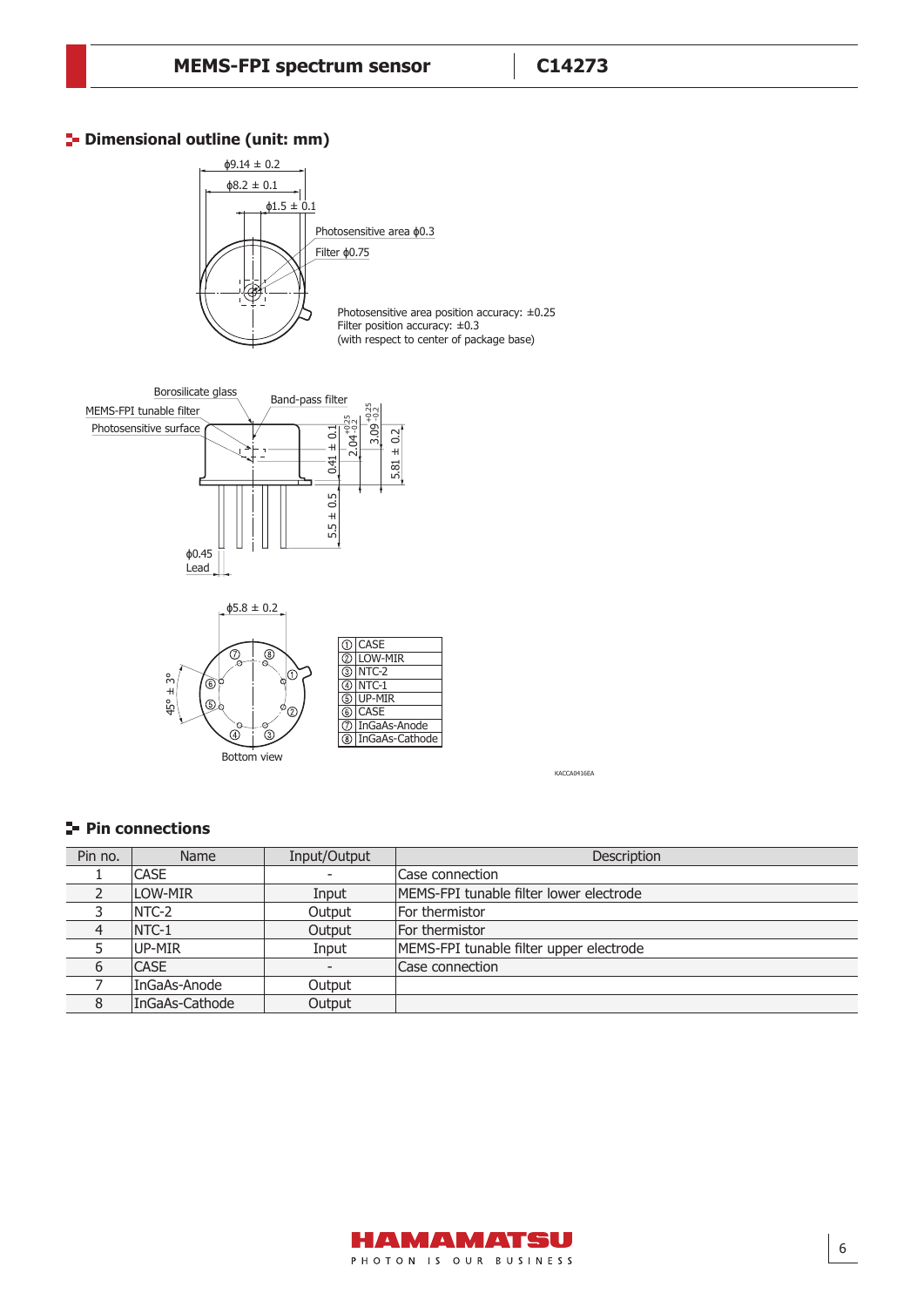Marking example on cap

#### **Marking information**

| Marking item       | Description                                                                                                                                                                    |  |
|--------------------|--------------------------------------------------------------------------------------------------------------------------------------------------------------------------------|--|
| <b>DataMatrix</b>  | Shape: rectangle<br>Cell size: $0.14 \times 0.14$ mm<br>Symbol size: $12 \times 26$ cell<br>Input information example: C14273,<br>**#####<br>("Type no." + "," + "Serial no.") |  |
| C <sub>14273</sub> | Type no.                                                                                                                                                                       |  |
| **#####            | Serial no.<br>**: information on year and month<br>#####: number of five digits<br>(number of individual product)                                                              |  |

Note: KEYENCE CORPORATION code reader SR-1000 is recommended for reading the DataMatrix.

#### **Connection example**





KACCC0804EA

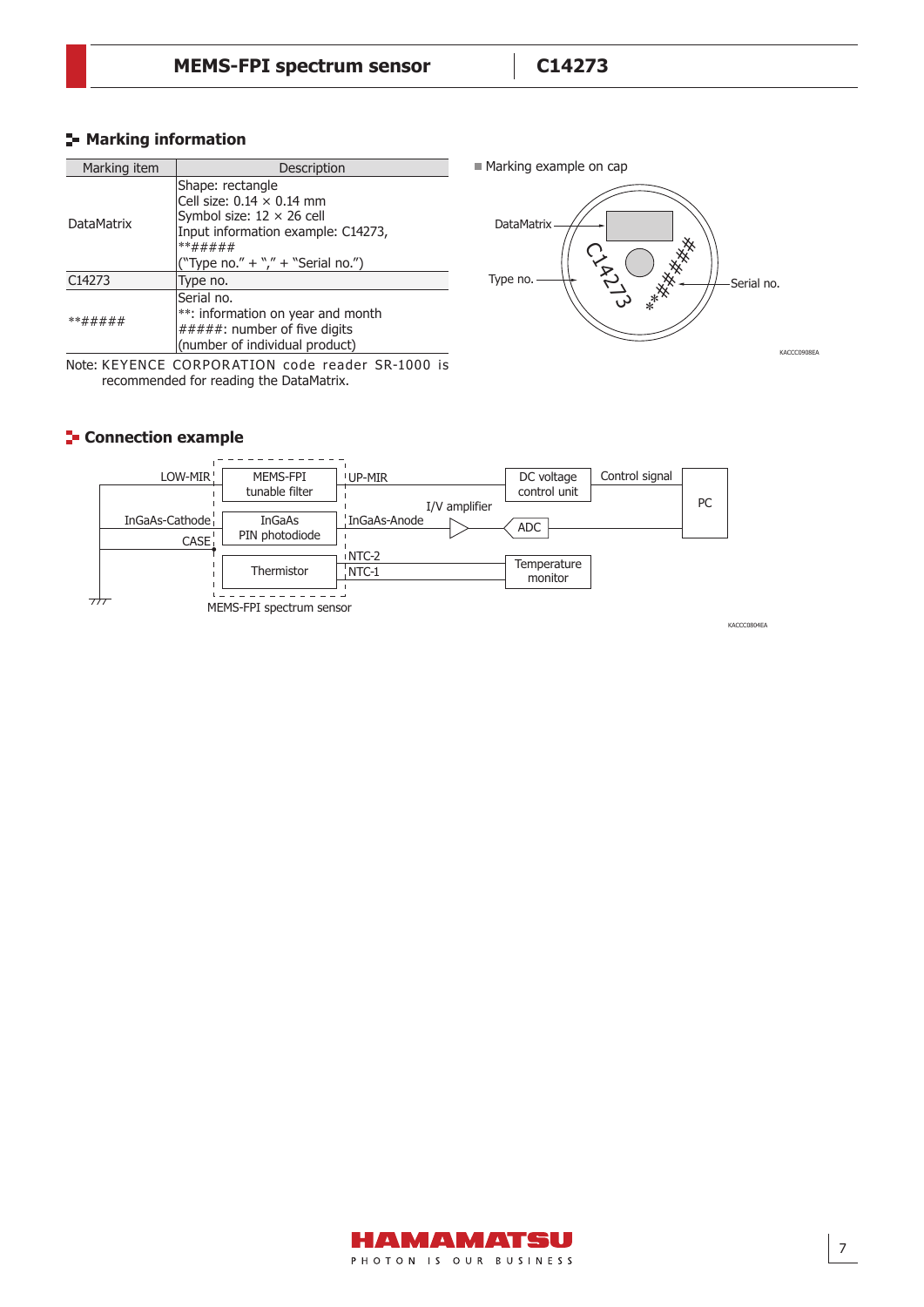#### **E-MEMS-FPI spectrum sensor structure**

The MEMS-FPI spectrum sensor is composed of a MEMS-FPI tunable filter, photosensor (photodiode), and the like. It has a simple structure in which a MEMS-FPI tunable filter and photosensor is arranged on the same axis as the direction of the incident light. Though this product is a spectrum sensor, it uses a single-element photosensor and does not require an expensive multichannel photosensor.

#### **Internal structure**



#### **E-MEMS-FPI tunable filter**

The MEMS-FPI tunable filter has an upper mirror and a lower mirror that are placed opposite each other with an air gap in between them. When a voltage is applied across the mirrors, an electrostatic attractive force is produced to adjust the air gap. To facilitate this action, the upper mirror has a membrane (thin film) structure. If the air gap is m $\lambda/2$  (m: integer), it functions as a filter that allows wavelengths near λ to pass through. When the filter control voltage is increased, the air gap is narrowed by the electrostatic attractive force, and the transmission peak wavelength shifts to the short-wavelength side.



#### **E-MEMS-FPI tunable filter cross section**

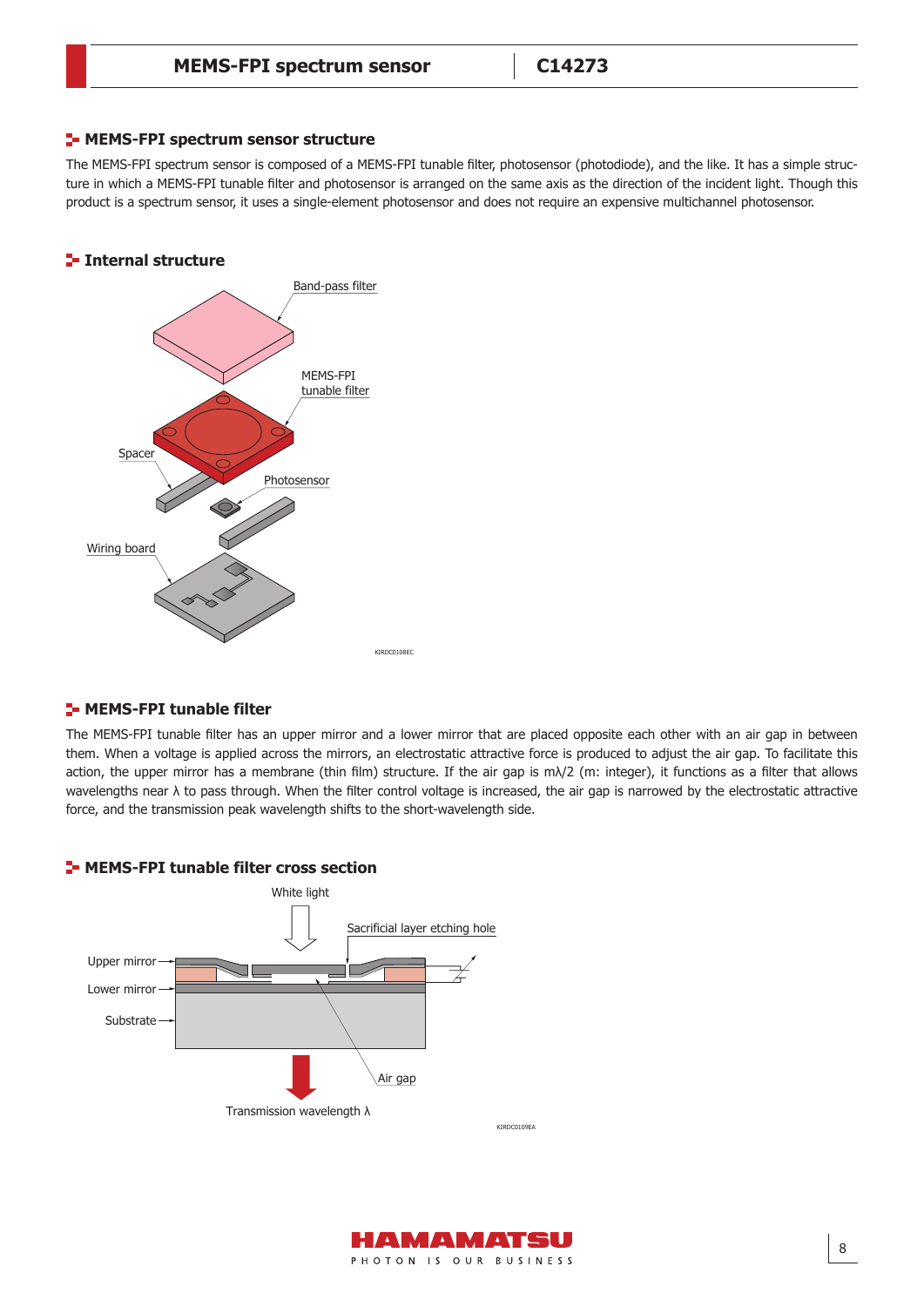#### **F** Spectral response (typical example)



#### **Precautions**

Note the following when handling the product and also after installing into a device.

- $H$ andling
- ∙ When touching the product, it is recommended to wear gloves or use tweezers. Touching the product with bare hands may cause degradation in characteristics and plating corrosion and may lead to problems with solder wettability.
- ∙ Perform work in a clean place.
- Filter control voltage
- ∙ Apply filter control voltage as defined by the absolute maximum ratings. Applying a filter control voltage exceeding the absolute maximum ratings may damage the MEMS-FPI tunable filter.

**Static electricity** 

∙ The MEMS-FPI spectrum sensor is an electrostatic sensitive device. When handling the product, precautions need to be taken to avoid damage and deterioration due to static electricity. For details, refer to the instruction manual supplied with the product.